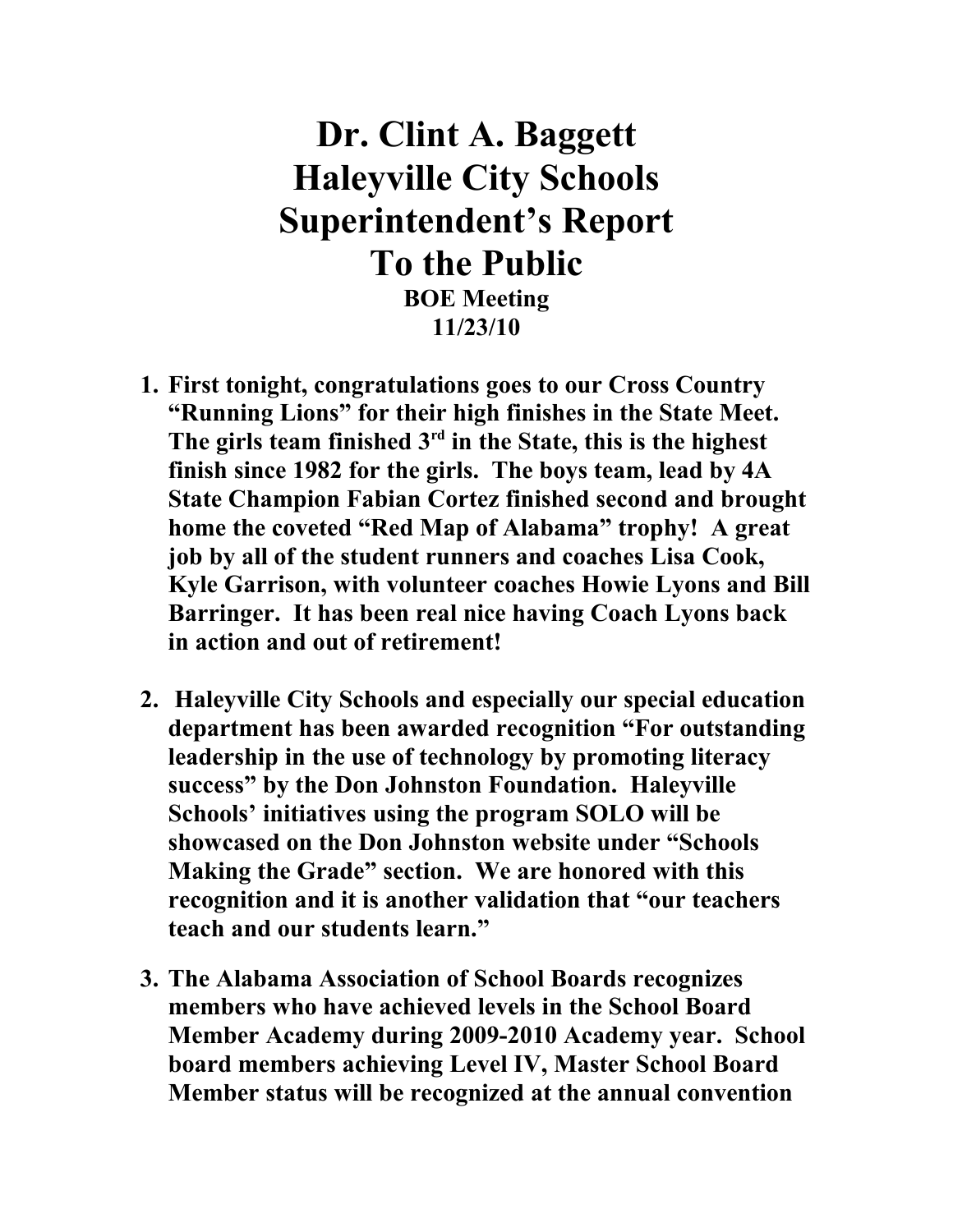**next month in Birmingham. We have two members that have achieved Master Level that we congratulate tonight, Ms. Sandra Manasco and Mr. Larry Burleson. Also, it is a pleasure to present Mrs. Beth McAlpine with a "Certificate of Achievement" for completion of Level 1 of the Academy in her first year of service to our board. Haleyville is blessed that all our board members participate in professional development activities of AASB whenever possible and as a school and community we salute all of you for going above and beyond the required.**

- **4. The next Regular Session of the Haleyville City Board of Education is scheduled for Tuesday night, December 14, 2010 at 7:00, with a Work Session before if needed. The December meeting will be earlier than usual due to the Christmas Break.**
- **5. Our "Technology Spotlight" tonight is Mrs. Emily League Johnson, HHS English teacher and head volleyball coach, to demonstrate a new technology for use with our Smart Boards called an interactive response system where students have a handheld response device or a "clicker" as they are referred to. The teacher can know immediately if students understand what they've just been taught. Each student in the class can communicate their grasp of the concept, or not, with just a click of a button. We will need to go into the Media Lab Room for this demonstration.**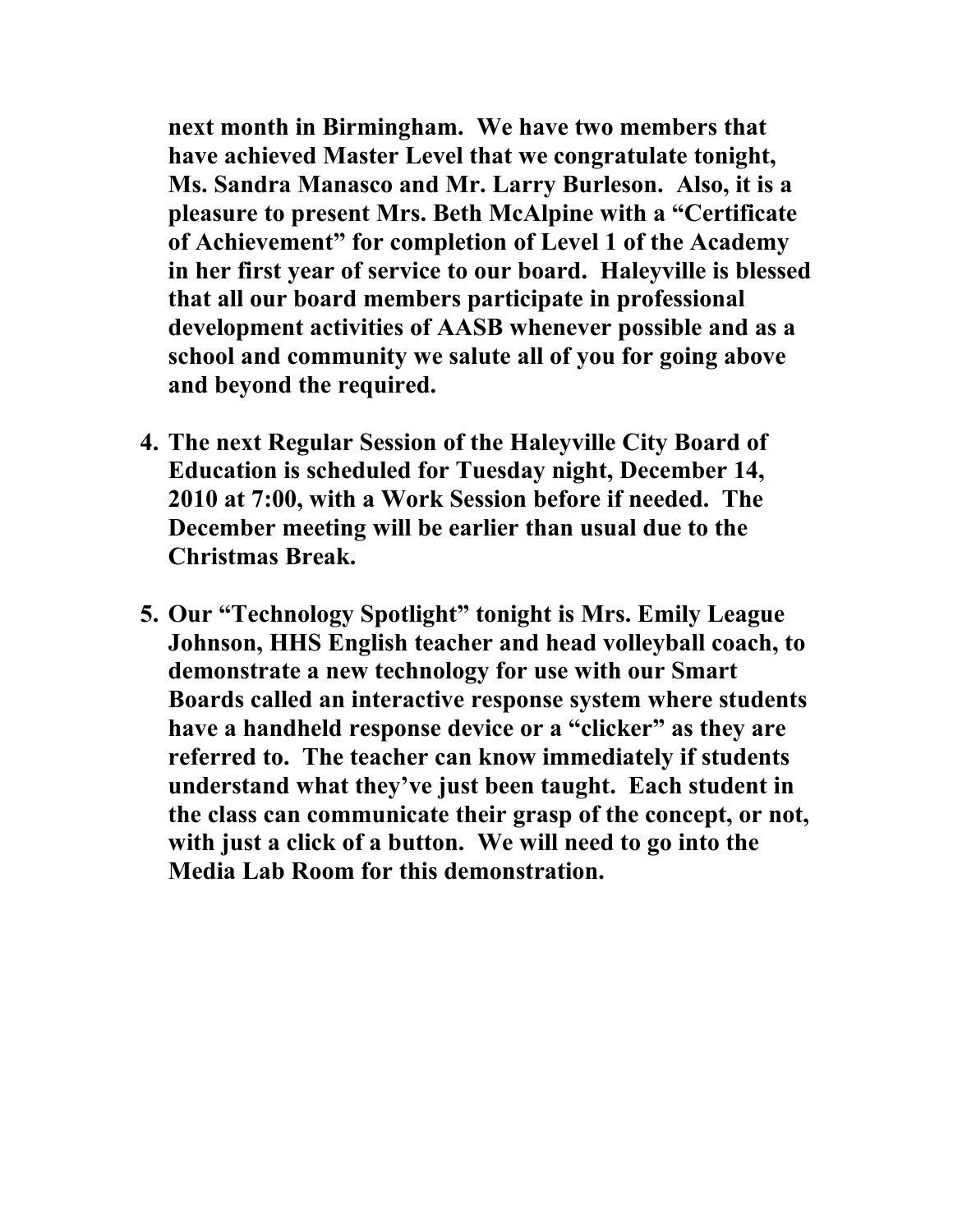#### **A G E N D A** HALEYVILLE BOARD OF EDUCATION Regular Session Haleyville High School Library November 23, 2010 – 7:00 p.m.

- A. Call to Order
- B. Establish Quorum
- C. Approval of Agenda
- **D.** Approval of Minutes Regular Session October 26, 2010
- E. Old Business
- F. New Business

The superintendent recommended:

- **1.** To consider approving Board Expenditures for September, 2010, in the amount of \$1,380,980.66.
- 2. To consider approving field trip request for HHS Girls' Basketball to play in Ala-Miss Basketball Shoot-Out in Belmont, MS, January 15, 2011.
- **3.** To consider approving Substitute Teacher List.

#### G. Any Other Business

- **4.** To consider approving the following fun-raisers:
	- a. HHS Girls Basketball/Volleyball to ask for donations from HHS Alumni to raise funds to renovate Varsity Girls Locker Room November 24 – December 17, 2010 and to sell "Beware: Lions on the Prowl" yard signs, November 24 – December 7, 2010.
- H. Superintendent's Report
- I. Public Relations Report
- J. Hearing Public
- K. Adjournment

## **Haleyville Board of Education Personnel Action**

### 11/23/2010

1. Approved resignation of Lisa Bales, Haleyville Elementary lunchroom worker.